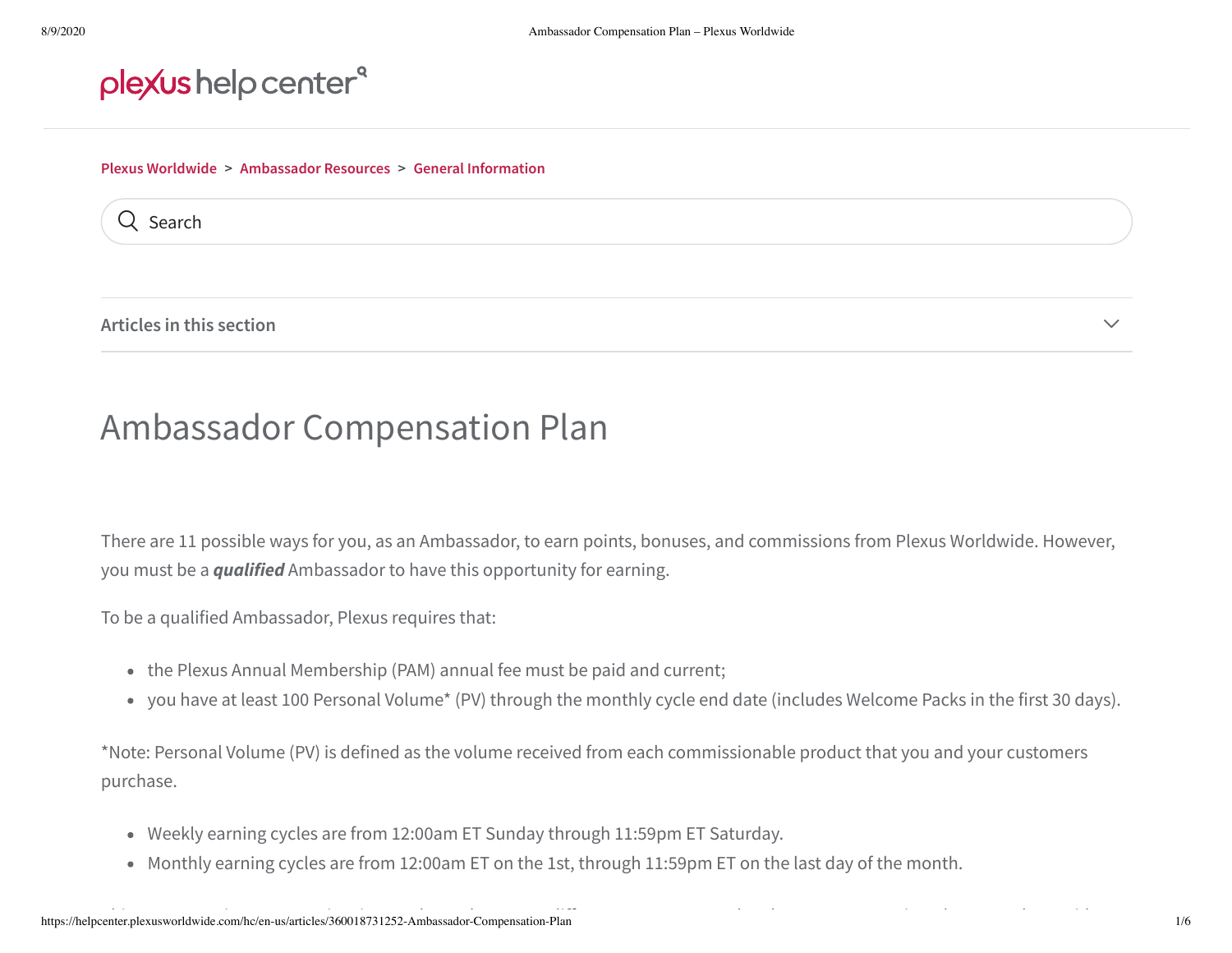#### 8/9/2020 Ambassador Compensation Plan – Plexus Worldwide

This compensation opportunity gives Ambassadors many different ways to earn. The Plexus Compensation Plan not only provides unlimited earning potential, but it also supports the company's culture of teamwork. **Every month 50% of the company's**

**Commissionable Volume is paid out to Ambassadors through each of the following dierent ways**.

Follow these steps or links below to view the Compensation Plan or Compensation Summary Chart.

### **United States, Australia, & New Zealand**

Virtual Office > Training Center > Resource Library > Compensation Tools > **Compensation Plan**.

Virtual Oice > Training Center > Resource Library > Compensation Tools > **Compensation Summary Chart**.

#### **Canada**

Virtual Office > Training Center > Resource Library > Compensation Tools > **Compensation Plan**.

Virtual Office > Training Center > Resource Library > Compensation Tools > **Compensation Plan Summary Chart**.

### **Eleven Ways Ambassadors Can Earn Income from the Plexus® Compensation Plan**

| <b>Preferred Customer Bonus</b>   | Earn Cash Bonuses by introducing your friends to<br>Plexus products! Each time your Preferred<br>Customer places an order for a designated<br>product or pack, you will earn a bonus. |
|-----------------------------------|---------------------------------------------------------------------------------------------------------------------------------------------------------------------------------------|
| <b>Retail Rewards Commissions</b> | Earn up to 25% in commissions on Customer<br>purchase and your own product purchases. Paid<br>on your personal volume, minus the first 100 PV.                                        |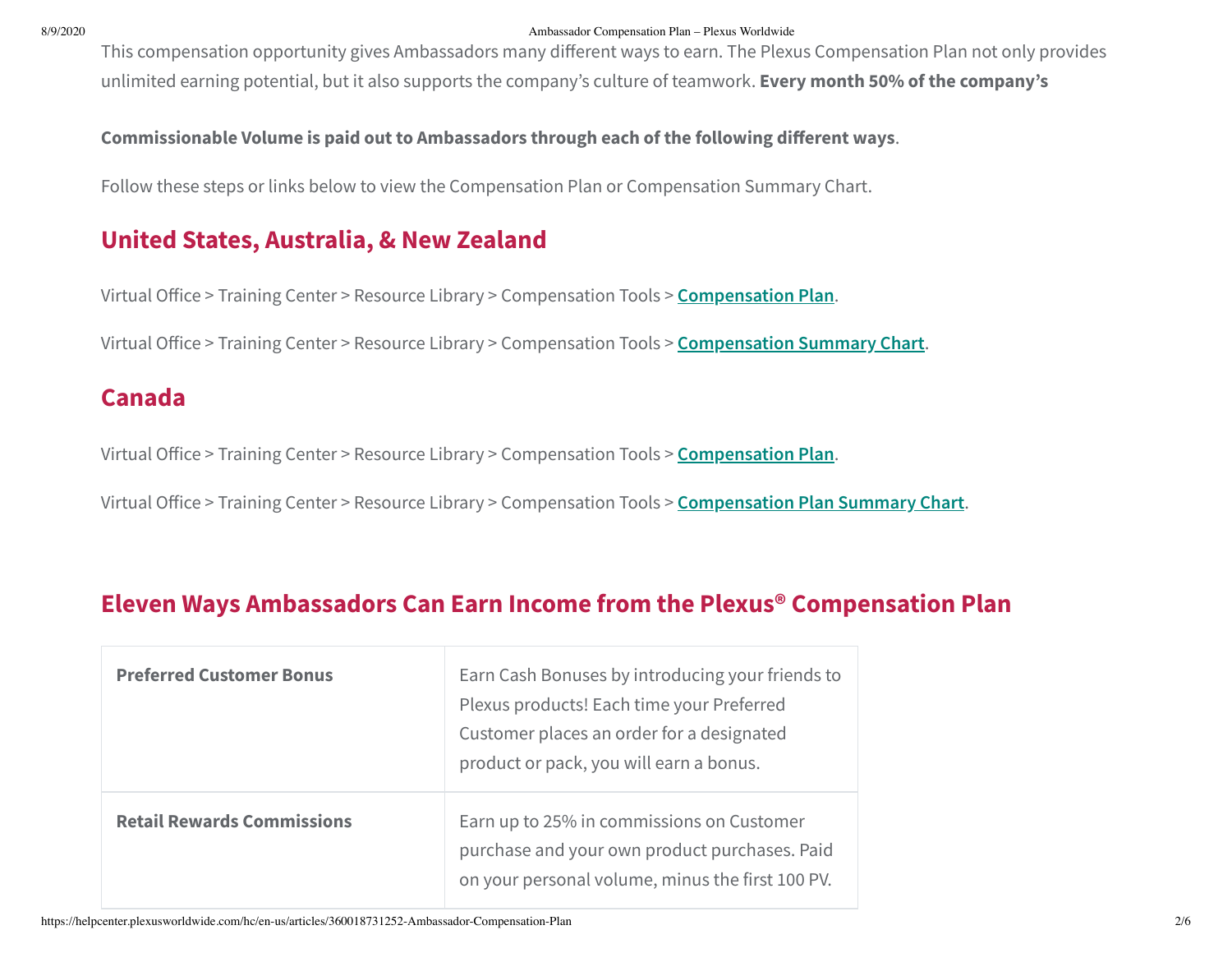| <b>Retail Rewards Override Commissions</b> | Receive Override Commissions of 5% on your<br>Level 1 Qualified Ambassadors' Personal Volume<br>(PV) over 100.                                                                                                                                                                                                                                                  |
|--------------------------------------------|-----------------------------------------------------------------------------------------------------------------------------------------------------------------------------------------------------------------------------------------------------------------------------------------------------------------------------------------------------------------|
| <b>Business Building Bonus (BBB)</b>       | Earn a bonus if your <b>new</b> * Ambassador purchases<br>a Welcome Pack. (*New Ambassador does not<br>include an Ambassador who downgrades to a<br>Customer level, and then upgrades to<br>Ambassador, again, with the purchase of a<br>Welcome Pack. In this case, the sponsor and<br>upline do not earn Plexus Points or Business<br><b>Building Bonus.)</b> |
| <b>Achievement Bonus</b>                   | Earn one-time bonuses when you reach each<br>new rank up to Sr, Ruby. The amount increases at<br>each level.                                                                                                                                                                                                                                                    |
| <b>Fast Start Achievement</b>              | Launch your business strong, and you could earn<br>a generous Fast Start Achievement Bonus during<br>your first 30 days. (Paid in the monthly<br>commission period after your first 30 days).                                                                                                                                                                   |
| <b>Plexus Points</b>                       | You earn Plexus Points for each Ambassador<br>(with 100 PV) on your team (up to 7 levels down).                                                                                                                                                                                                                                                                 |
| <b>Emerald Pool Bonus</b>                  | Reach Emerald Ambassador and receive a share<br>of an exclusive bonus pool $-3\%$ of the 50% of<br>the company's Commissionable Volume each                                                                                                                                                                                                                     |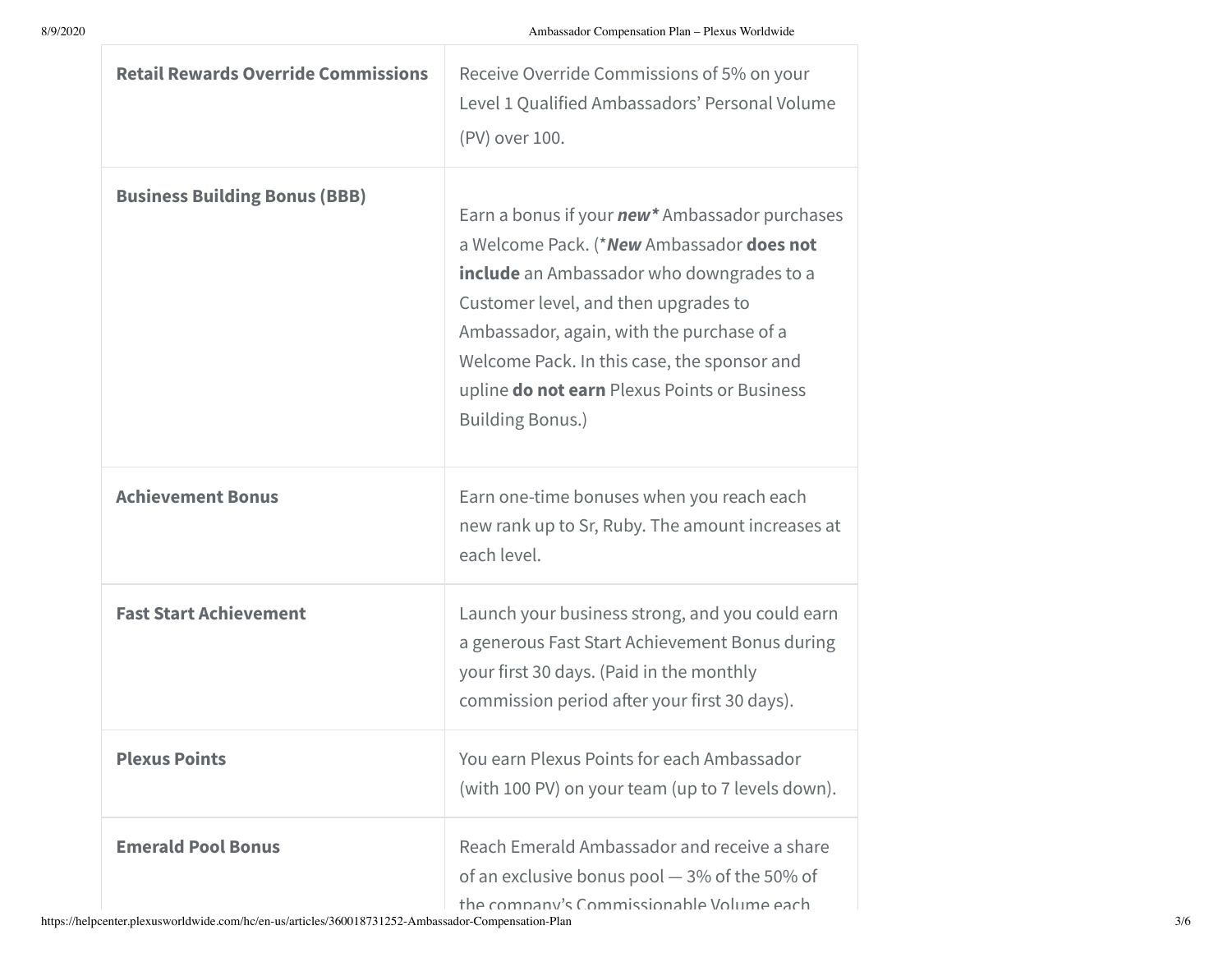|  |  | in announcement of the community of the second second or |  |  |
|--|--|----------------------------------------------------------|--|--|
|  |  |                                                          |  |  |

month — for Emeralds and up.

| <b>Sapphire Pool Bonus</b> | Achieve the rank of Sapphire Ambassador and<br>receive bonuses from both the Sapphire bonus<br>pool (1% of the 50% of the company's<br>Commissionable Volume each month) and the<br>Emerald bonus pool.              |
|----------------------------|----------------------------------------------------------------------------------------------------------------------------------------------------------------------------------------------------------------------|
| <b>Diamond Pool Bonus</b>  | Receive bonuses from the Emerald, Sapphire,<br>and Diamond (1% of the 50% of the company's<br>Commissionable Volume each month) bonus<br>pools when you reach the highest rank of<br>Diamond Ambassador.             |
| <b>Diamond Re-Entry</b>    | Double leverage your earning power by re-<br>entering the program with a second position,<br>which will be a Level 1 in your original<br>organization. Must have a minimum of 6,000 pts<br>in your primary position. |

## **Frequently Asked Questions**

#### **What is Compression?**

Compression is a temporary calculation that occurs when a non-qualified ambassador's position disappears and the next qualified Ambassador rolls up or "compresses" and takes that position. This ensures that you don't lose income because an Ambassador in your organization has failed to qualify for a given month. Compression will apply to Retail Rewards Override Commissions, Business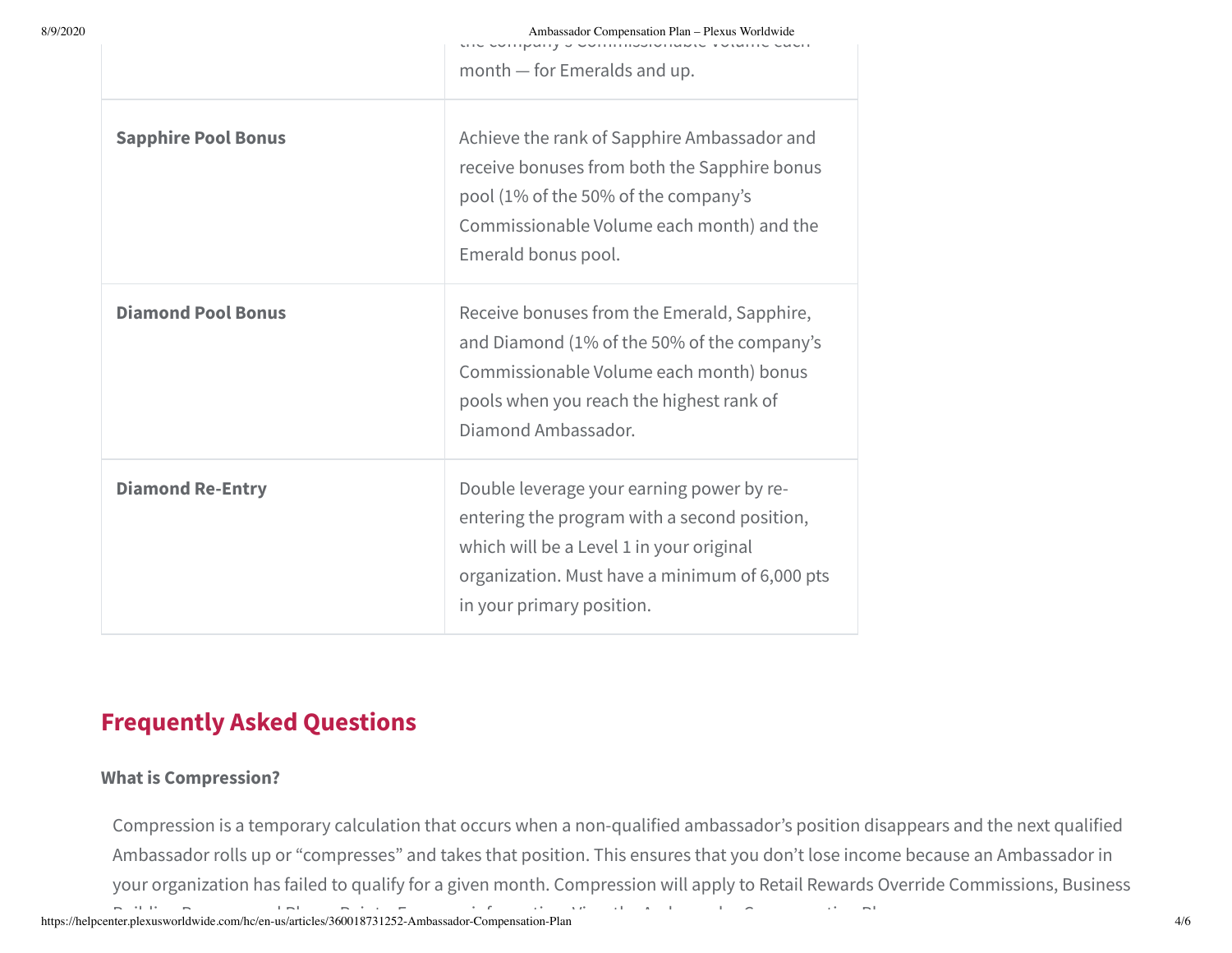8/9/2020 Ambassador Compensation Plan – Plexus Worldwide

Building Bonuses and Plexus Points. For more information, View the Ambassador Compensation Plan.

Article 0938

 $\left(\,\mathsf{f}\, \right)\left(\blacktriangleright\right)\left(\mathsf{in}\right)$